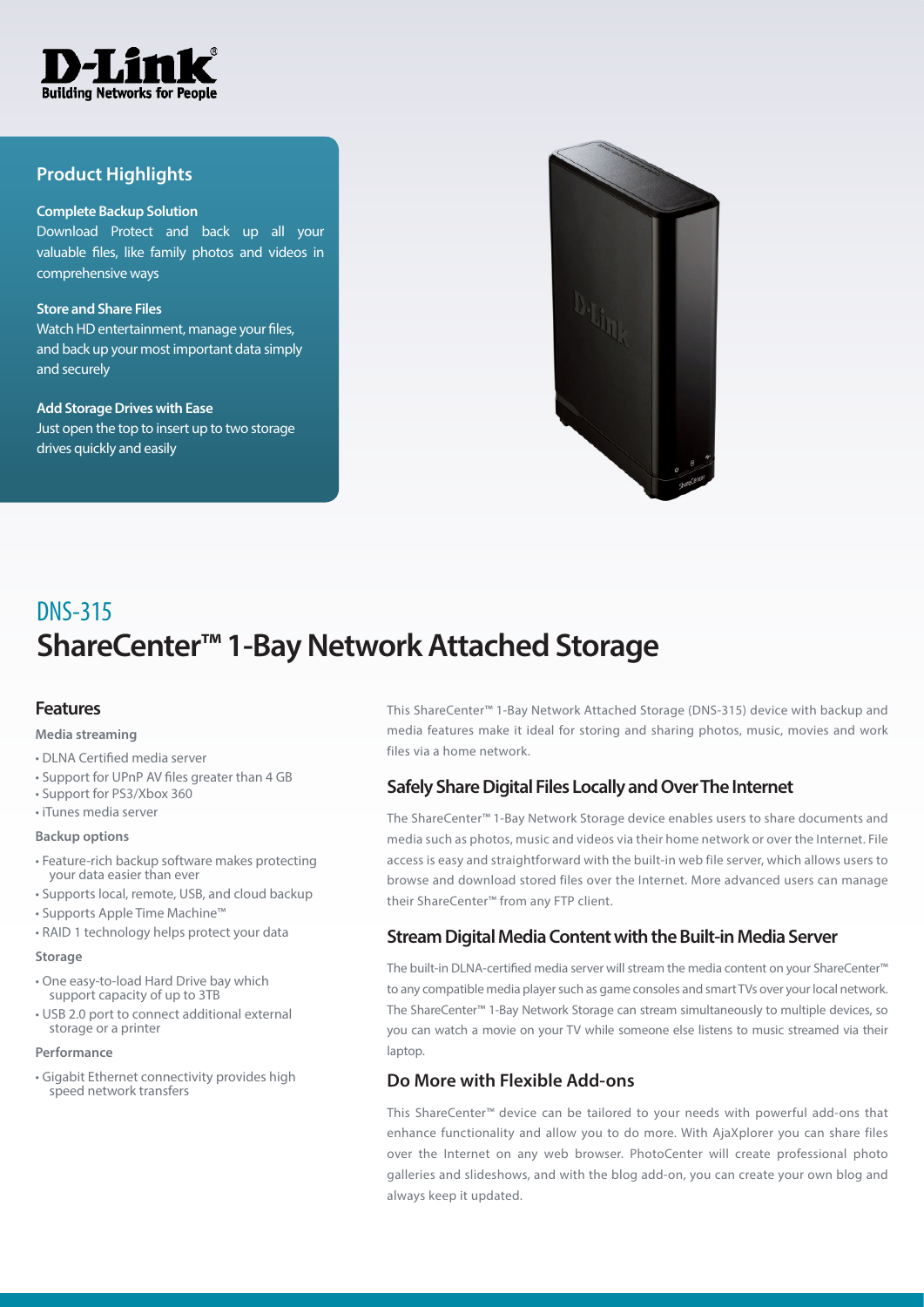## **DNS-315 ShareCenter™ 1-Bay Network Attached Storage**

## **Apple Time Machine**

The ShareCenter™ 1-Bay Network Storage device is compatible with Apple's Time Machine. Users of Apple computers can use this powerful feature to backup their valuable files and computer settings directly onto the ShareCenter™ or perform a full system recovery in case a computer fails.

## **Pre-installed Drives to get you Started**

The ShareCenter™ 1-Bay Network Storage device comes pre-installed with 1TB (DNS-315-1TB) or 2TB (DNS-315-2TB) drives, for a ready-made solution. Choose the ShareCenter™ that suits your storage needs, set it up through the simple installation wizard and you are ready to go..

### **Performance, Protection and Confidentiality**

 This 1-Bay ShareCenter™ has a Gigabit port for the fastest connectivity possible to your home network through your router. The USB port allows you to backup memory sticks and the content of your digital camera easily at the touch of a button. You can even connect a USB printer and share it with every user on your network, courtesy of the SharePort™ technology.

The confidentiality and integrity of all your files is guaranteed as you can give rights to specific users or groups and assign them to folders with read/write permissions. This function is ideal for the home, where children's access can be restricted to only ageappropriate materials, while ensuring that nobody can delete your files by accident.

For extra protection, you can sign up with the Amazon S3 service to get cloud storage as a backup for your important files. ShareCenter™ will automatically upload backup copies of your most important files and folders onto the Amazon S3 servers

## **D-Link Green™**

The DNS-315 ShareCenter™ is part of D-Link Green™, D-Link's programme for providing eco-friendly alternatives without compromising performance: if the hard drive is not used in a configurable period of time, or data is not being transmitted, the ShareCenter™ will enter stand-by mode to save power. Also, the silent fan will adapt its speed depending on the hard drive temperature.

**Rear View**